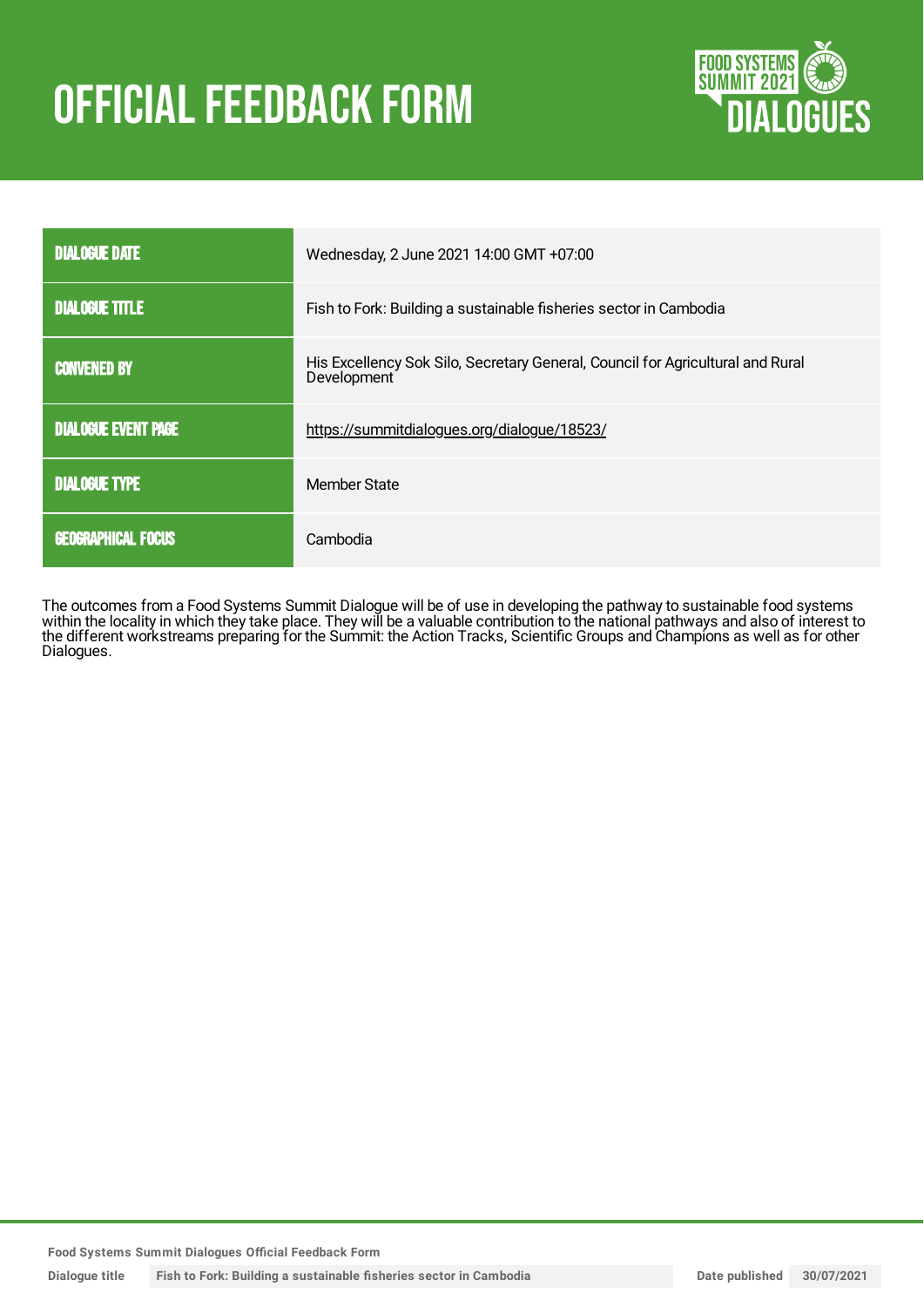## 1.PARTICIPATION



#### NUMBER OF PARTICIPANTS FROM EACH STAKEHOLDER GROUP

|    |                                             |                | Workers and trade union                     |
|----|---------------------------------------------|----------------|---------------------------------------------|
|    | Large national business                     |                | <b>Member of Parliament</b>                 |
|    | Multi-national corporation                  | $\overline{2}$ | Local authority                             |
| 4  | Small-scale farmer                          | 34             | Government and national institution         |
|    | Medium-scale farmer                         | 1              | Regional economic community                 |
|    | Large-scale farmer                          | 10             | <b>United Nations</b>                       |
| 2  | Local Non-Governmental Organization         | 1              | International financial institution         |
| 15 | International Non-Governmental Organization |                | Private Foundation / Partnership / Alliance |
|    | Indigenous People                           | 1              | Consumer group                              |
|    | Science and academia                        | 13             | Other                                       |

**Food Systems Summit Dialogues Official Feedback Form**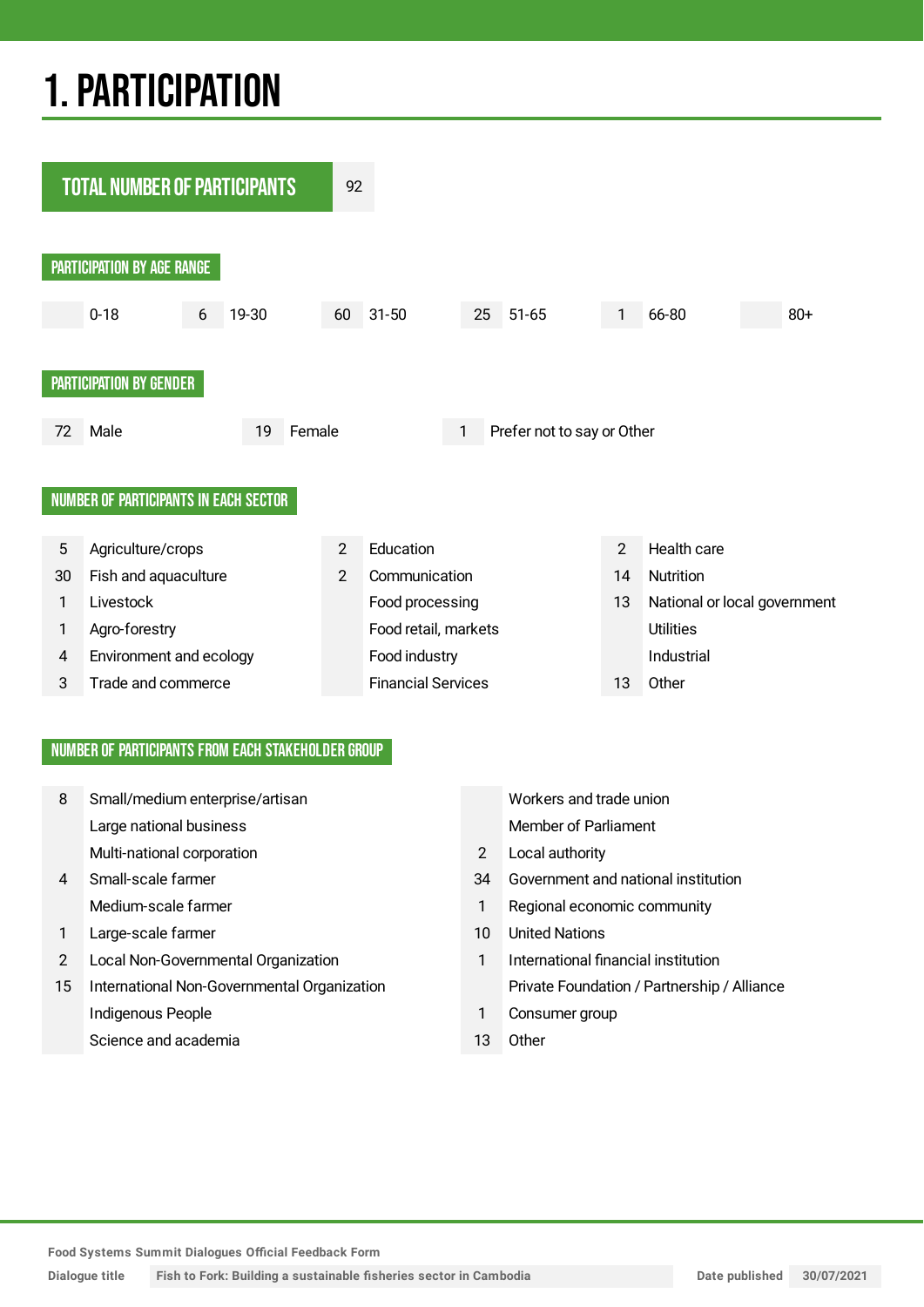## 2. PRINCIPLES OF ENGAGEMENT

#### HOW DID YOU ORGANIZE THE DIALOGUE SO THAT THE PRINCIPLES WERE INCORPORATED, REINFORCED AND ENHANCED?

The dialogue was organized around opening remarks, a presentation by a special guest speaker and then a panel discussion bringing together diverse topics and speakers to touch on different element of the food system relevant to fisheries. This format was necessary to accommodate the relatively large numbers interested in the topic and the challenge for facilitating numerous small group discussions. A longer question and answer session was devised to encourage participants to express views and ideas. This approach was respectful of senior representatives of Government and others present while at the same time allowing for expression of diverse views.

#### HOW DID YOUR DIALOGUE REFLECT SPECIFIC ASPECTS OF THE PRINCIPLES?

The extended opening and keynote speech ensured that the different parties involved were respectful and encouraged an environment of trust. Government was given ample opportunity to lead main topics and other stakeholders had opportunity to present on diverse topics.

#### DO YOU HAVE ADVICE FOR OTHER DIALOGUE CONVENORS ABOUT APPRECIATINGTHE PRINCIPLES OF ENGAGEMENT?

This event generated a great deal of interest and spanned many different areas relevant to the sustainable future of fisheries. Ideally, the dialogue should be followed up by smaller events on specific topics of interest where all the diverse inputs could be collected using conventional small group discussion in break-out rooms.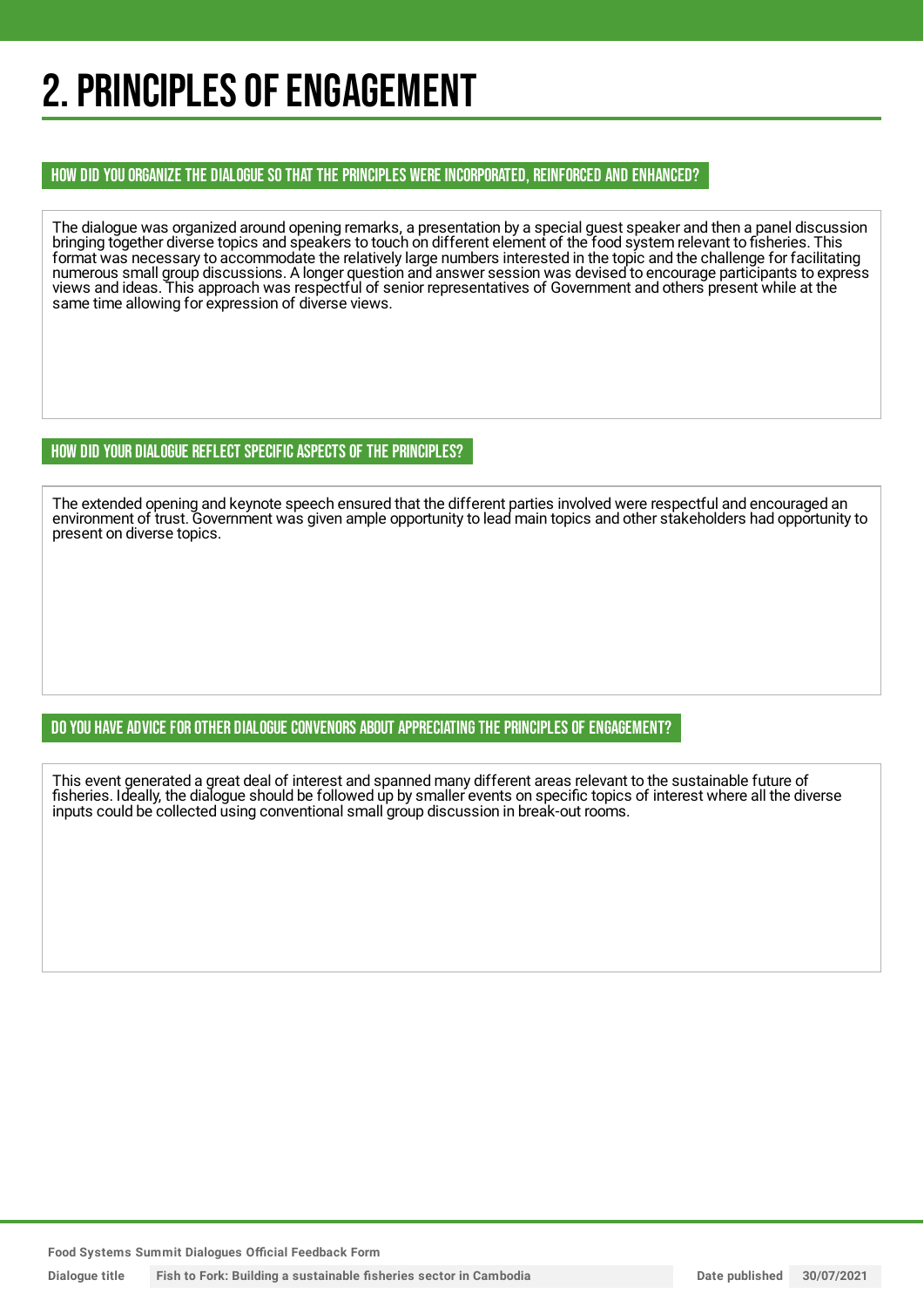## 3. METHOD

The outcomes of a Dialogue are influenced by the method that is used.

DID YOU USE THE SAME METHOD AS RECOMMENDED BYTHE CONVENORS REFERENCE MANUAL?

**Yes** ✓ **No**

Use of break out rooms was difficult due to the need for many facilitators and note takers to capture all the views. A facilitated panel discussion with diverse speakers and topics enabled a more structured exploration of the topic. It was apparent that this was a rich area of dialogue with good potential for further discussion.

**Food Systems Summit Dialogues Official Feedback Form**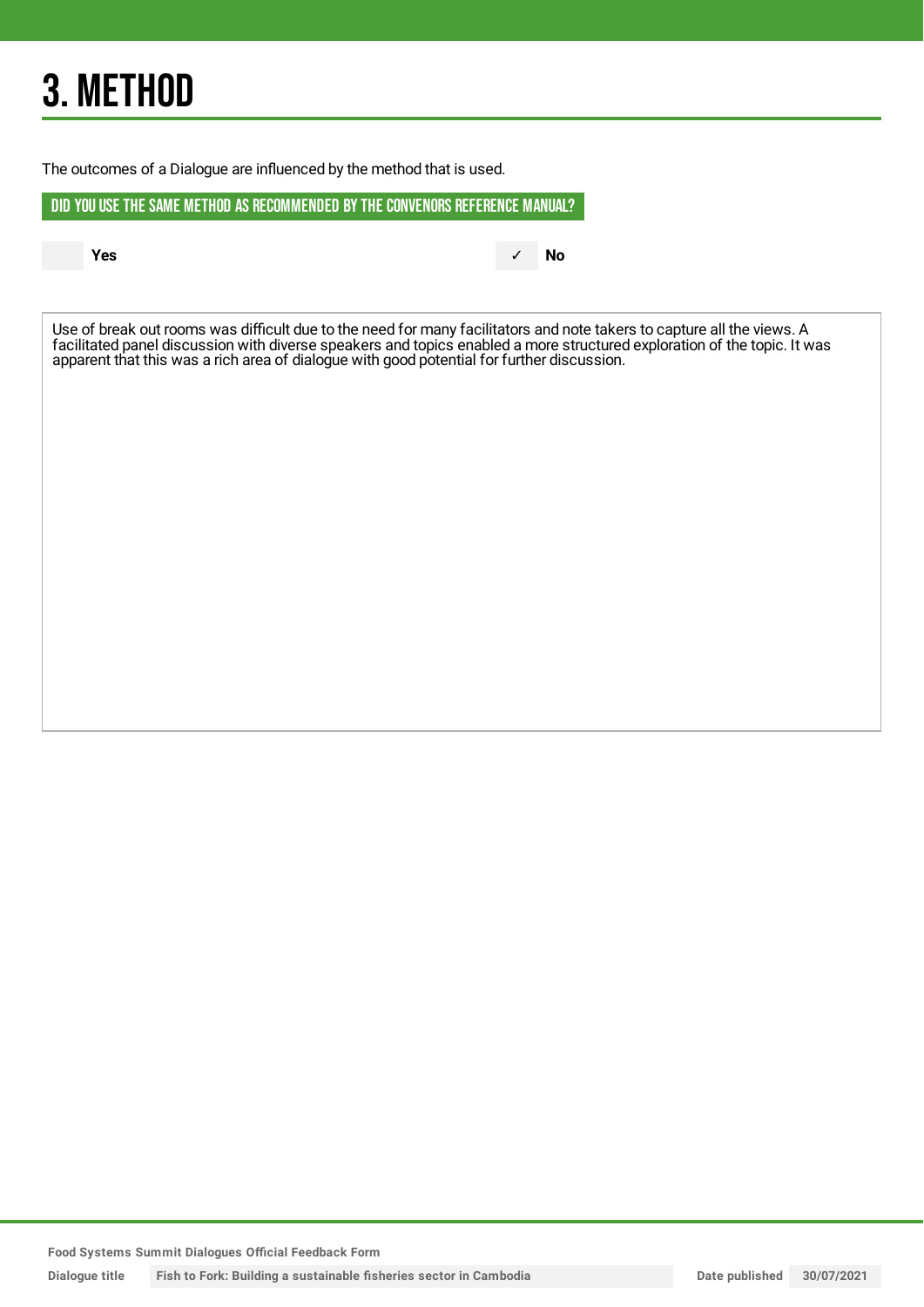## 4. DIALOGUE FOCUS & OUTCOMES

### MAJOR FOCUS

We need to clarify the meaning of the concept of Fish to Fork in relation to building a sustainable fisheries sector in Cambodia.

The simplest parallel is from agriculture where for many years the term Farm to Fork has been commonplace. The term fish to fork is a simple adaption of the concept to thinking about fisheries. The fundamental thinking centres on the concept of the value chain. Value chains are relationships between actors to link production activities, processing, distribution and marketing to consumers in such a way that the needs of the consumers create the value of the product or service and the actors along the chain share a part of this value according to their contributions. This is a model of cooperative activity within the chain to maximise value and to reward firms for their value adding. This thinking is every bit as relevant to fisheries as it is to farming!

The fish to fork concept is not something new. Our purpose was to generate a discussion of the fish to fork concept as a way of entering into a dialogue about fisheries, sustainability and food systems. The natural resource base, the production activities and value chains are all part of the food system, so too is the environment in which the consumers are presented with food choices, and the consumption and disposal of waste. It is not easy to think about the whole system, its many people and processes but experience shows us that a more holistic approach – a systems approach –not only leads to better outcomes for problem solving, it help us identify opportunities leading to better lives and livelihoods for all involved. A failure to move to a more systems approach in our management of food now threatens the quality of life for the whole planet and at both the global and regional scale, we see a growing number of people who are growing hungry.

The dialogue event examined the challenges and opportunities for the adoption of the fish to fork approach in Cambodia. Keynote presentations included diverse aquatic foods to nourish people and planet; the role of fisheries in enhancing food security and nutrition; climate change and human development impacts on Cambodia fisheries. Various perspectives were presented in panel discussion moderated by Dr Olivier Joffre including gender and child labor in the fisheries sector; the postharvest value chain; an overview of development challenges and progress; community fisheries; and a consumer perspective on fish species in Cambodia.

Fish and fish products are fundamental to the Cambodian diet. Fish and fish products constitute the second largest dietary component, standing at 57.8 Kg/person/year and provide about 80% of the total animal protein intake. The sector is also key to the national economy, representing about 8-12% of gross domestic product (GDP) and employing directly and indirectly 6 million people.

Despite hosting the most productive inland fisheries in the world, Cambodian fisheries are under increasing pressure. Several factors are stressing the sector including rising demand for fish and fish products, illegal fishing, agriculture expansion and land degradation, changes in hydrological cycles due to climate change and the construction of hydropower dams along the Mekong River.

To address these challenges, the sector needs to adopt a systems approach to 'do no harm' and to leverage win-wins for different actors and activities along the food supply chain and their outcomes – social, economic and environmental – which are all connected.

#### ACTION TRACKS

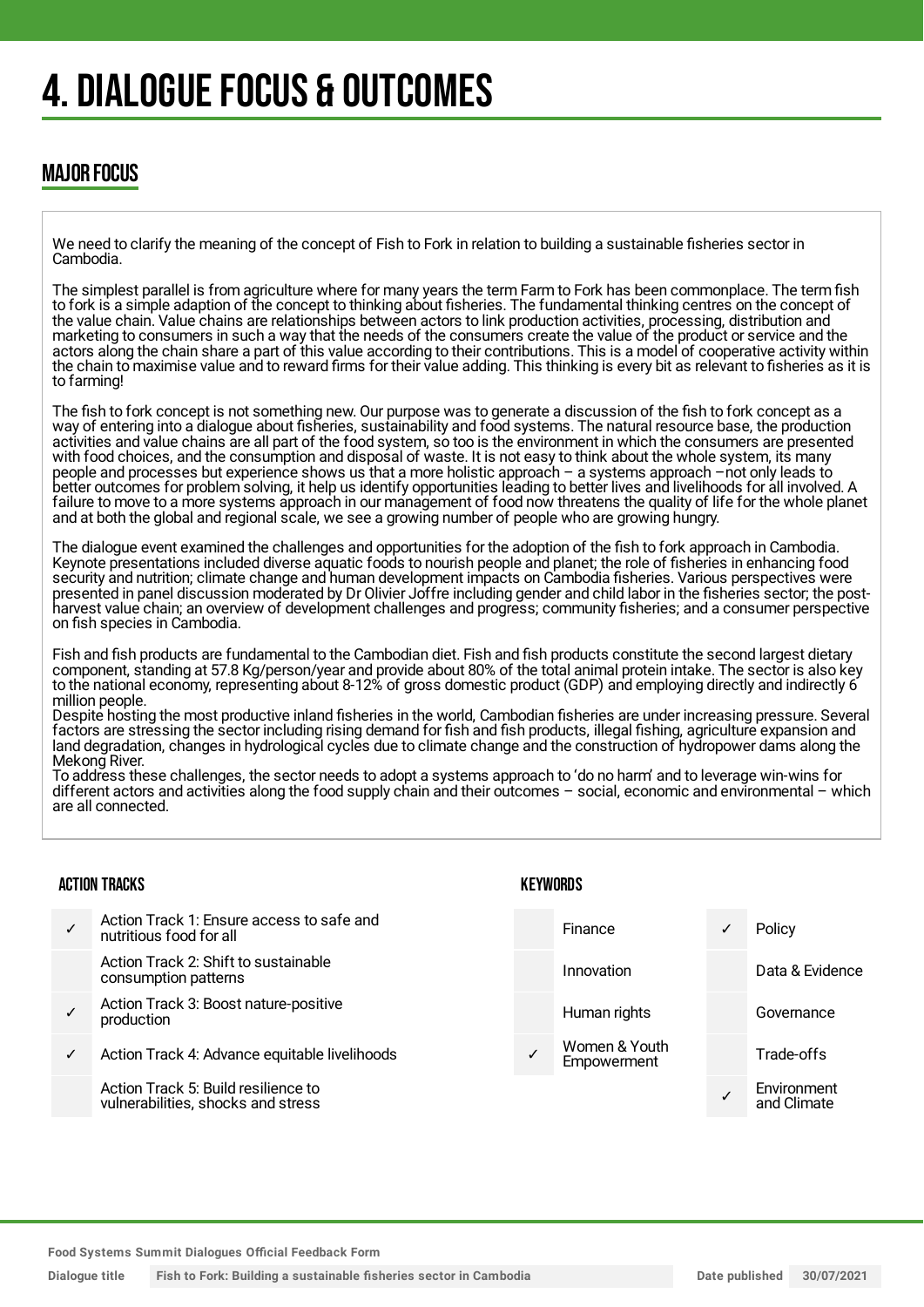### MAIN FINDINGS

The strategic planning for the Fisheries Administration spans both freshwater and marine environments and the capture, aquaculture and rice field fisheries. Some immediate priorities for the Fisheries Administration lie in job creation, ensuring food security and nutrition, and the scaling up of activity at the sub-national level for engagement with the smallholders.

We need to place a priority on recovery from COVID-19 and to ensure that our efforts are directed at the adaptation to and mitigation of climate change. These are vital concerns for the development partners, just as are they for the Royal Government. In remarks released today, Samdech Prime Minister Hun Sen has expressed his thoughts and practical recommendations at the 2nd virtual Seoul Summit of Partnering for Green Growth and the Global Goals 2030 for resilient and sustainable development for the post COVID-19 crisis. These recommendations serve as very strong guidance for our future work in support of the Royal Government.

Likewise, the EU and other countries are focusing their efforts on Green Growth. In Cambodia, the EU concerns for Green Growth will include Food systems, building on current investments for inland and marine fisheries and agro-value chain development, including issues of food safety, accessibility, sustainability, livelihoods, and access to markets. Other development partners including the international finance institutions are also embedding green growth and value chain development in their programmes, on top of the cross cutting concerns for the engagement of the private sector, the empowerment of women, the creation of jobs under decent conditions of employment and the elimination of child labour.

To transform food systems to enable diverse aquatic foods to nourish people and planet, three key messages were presented to influence change:

1: We must move from feeding people to nourishing people and nations.

2: Policy recommendations and the investment infrastructure must change to ensure well-nourished people and nation. 3: Markets and facilities for supply chains of diverse aquatic foods and products, through partnerships with stakeholders, including the private sector, must be developed and maintained.

| <b>ACTION TRACKS</b> |                                                                           | <b>KEYWORDS</b> |                              |   |                            |
|----------------------|---------------------------------------------------------------------------|-----------------|------------------------------|---|----------------------------|
|                      | Action Track 1: Ensure access to safe and<br>nutritious food for all      |                 | Finance                      | ✓ | Policy                     |
|                      | Action Track 2: Shift to sustainable<br>consumption patterns              |                 | Innovation                   |   | Data & Evidence            |
|                      | Action Track 3: Boost nature-positive<br>production                       |                 | Human rights                 | ✓ | Governance                 |
|                      | Action Track 4: Advance equitable livelihoods                             |                 | Women & Youth<br>Empowerment |   | Trade-offs                 |
|                      | Action Track 5: Build resilience to<br>vulnerabilities, shocks and stress |                 |                              |   | Environment<br>and Climate |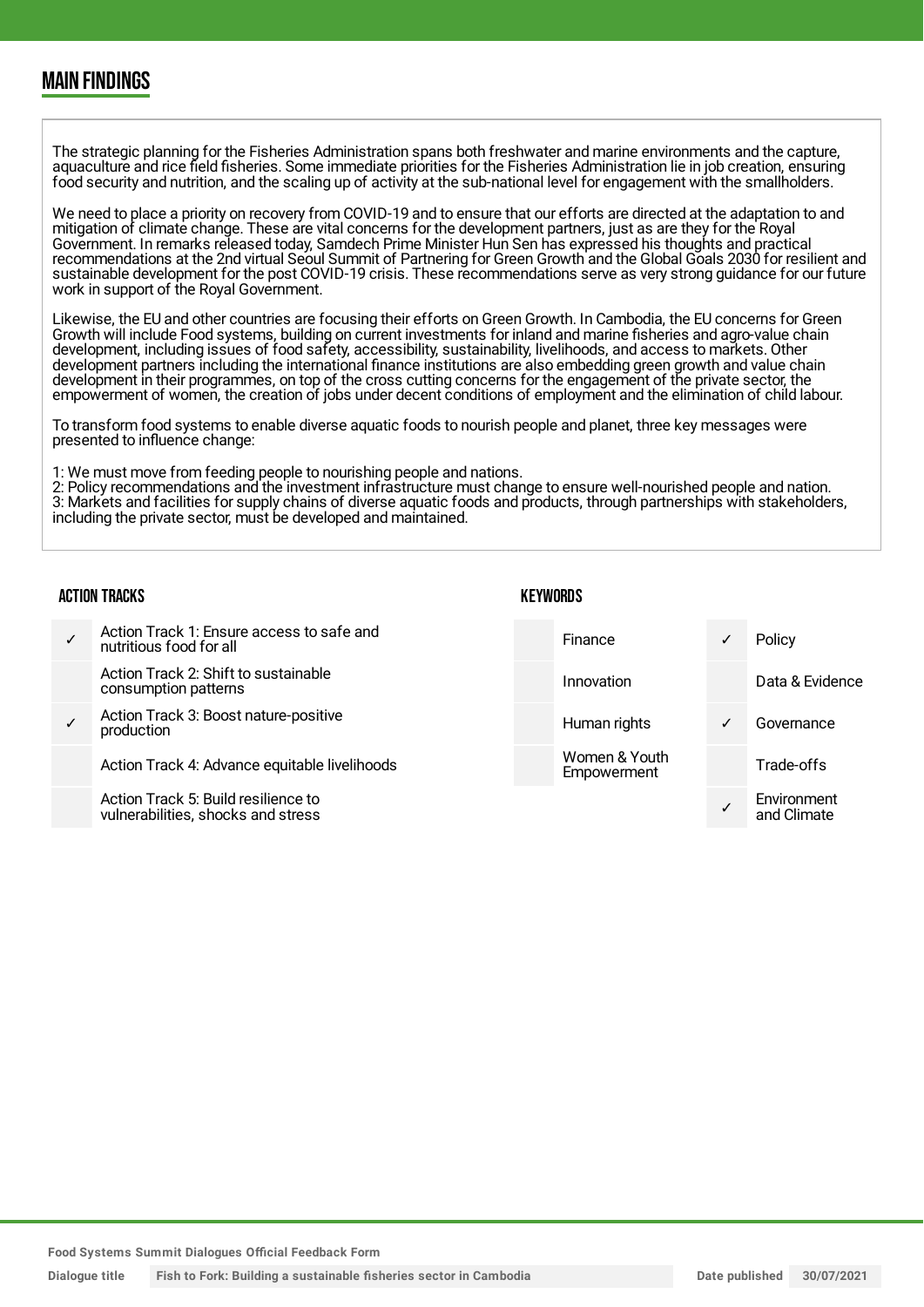How do we transform food systems to enable diverse aquatic foods to nourish people and planet? Dr Shakuntala Thilsted, WorldFish, World Food Prize Recipient 2021

Cambodia consumes a lot of fish and other aquatic foods, with an estimated national consumption of 58 kg/person/year, almost three times that of the global average. This high national consumption value masks grave inequalities - both seasonal and among different population groups. Children from 6 months of age - the recommended age for introduction of complementary foods - are not fed fish and other aquatic animals. Poor women, during pregnancy and while breastfeeding do not have a sufficient intake of aquatic foods. The poor and vulnerable, including women and young children are unable to take full advantage of the value of aquatic foods and products as super foods for nourishment.

In Cambodia, almost 50 % of women of reproductive age suffer from anemia and 24 % of children are underweight. The situation is especially dire for the poor and marginalized groups of the population, with poor nutrition resulting in poor brain and cognitive development and poor growth in children, and poor health and well-being of women. All of this results in the inter-generational burden of malnutrition with negative consequences for national development.

Message 1: We must move from feeding people to nourishing people and nations.

Multi-sectoral stakeholders must all understand and make the transition from feeding people to nourishing people and nations. We cannot rely on the traditional food production systems with priority given to producing large quantities of staple foods; rice in Cambodia. The focus must shift and we must consider all parts of the food system - not just production and inputs to production. We must use a food systems framework - considering, all aspects of the food systems. We must make mpato to production. We must doe a rood systems numework considering, an aspects of the rood systems. We must<br>more space for highly nutritious super foods, including diverse aquatic foods - and these foods must be well-lik affordable, accessible and equitable. Indigenous small fish provide multiple, highly bio-available essential micronutrients and essential fatty acids.

Message 2: Policy recommendations and the investment infrastructure must change to ensure well-nourished people and nation.

Evidence-based policy recommendations and investments are necessary to ensure that food systems transformation has maximum impact. Data paucity, including on the food intake, quality of diets - nutritional quality and food safety, and nutrient composition of aquatic foods, prevents the development of policies that are nutrition-sensitive, and thereby cannot address the malnutrition issues of the nation. Investments are necessary to guide research and obtain quality data that can shape policy changes across various levels, such as the inclusion of diverse aquatic foods into the national food-based dietary guidelines. Better use and management of community fish refuges is vital to sustain the rice-field fisheries sector. We extended the nutrition-sensitive aquatic food systems to include polyculture of micronutrient-rich small fish and large fish species in homestead ponds and rice fields in the dry season. This can be complemented by integration of nutrient-rich vegetable production to add to dietary diversity.

Message 3: Markets and facilities for supply chains of diverse aquatic foods and products, must be developed and maintained through partnerships with stakeholders.

The aquatic foods supply chains are weak and constrained by many factors In order to drive transformation, we must broaden the engagement and facilitate better access to markets and supply chains, through targeted investments. We must tap into the opportunities the private sector offers such as the work of Vissot Company Limited producing, a wafer, filled with small fish powder that is being used to treat malnourished children. This success is one of its kind - globally - and builds on strong scientific evidence by Cambodian and Danish research fellows, showing that dried small fish products are equally beneficial as internationally-used products, made from milk powder - to sustain growth and development.

#### ACTION TRACKS

- ✓ Action Track 1: Ensure access to safe and nutritious food for all
- ✓ Action Track 2: Shift to sustainable consumption patterns
- ✓ Action Track 3: Boost nature-positive production
- Action Track 4: Advance equitable livelihoods

Action Track 5: Build resilience to vulnerabilities, shocks and stress

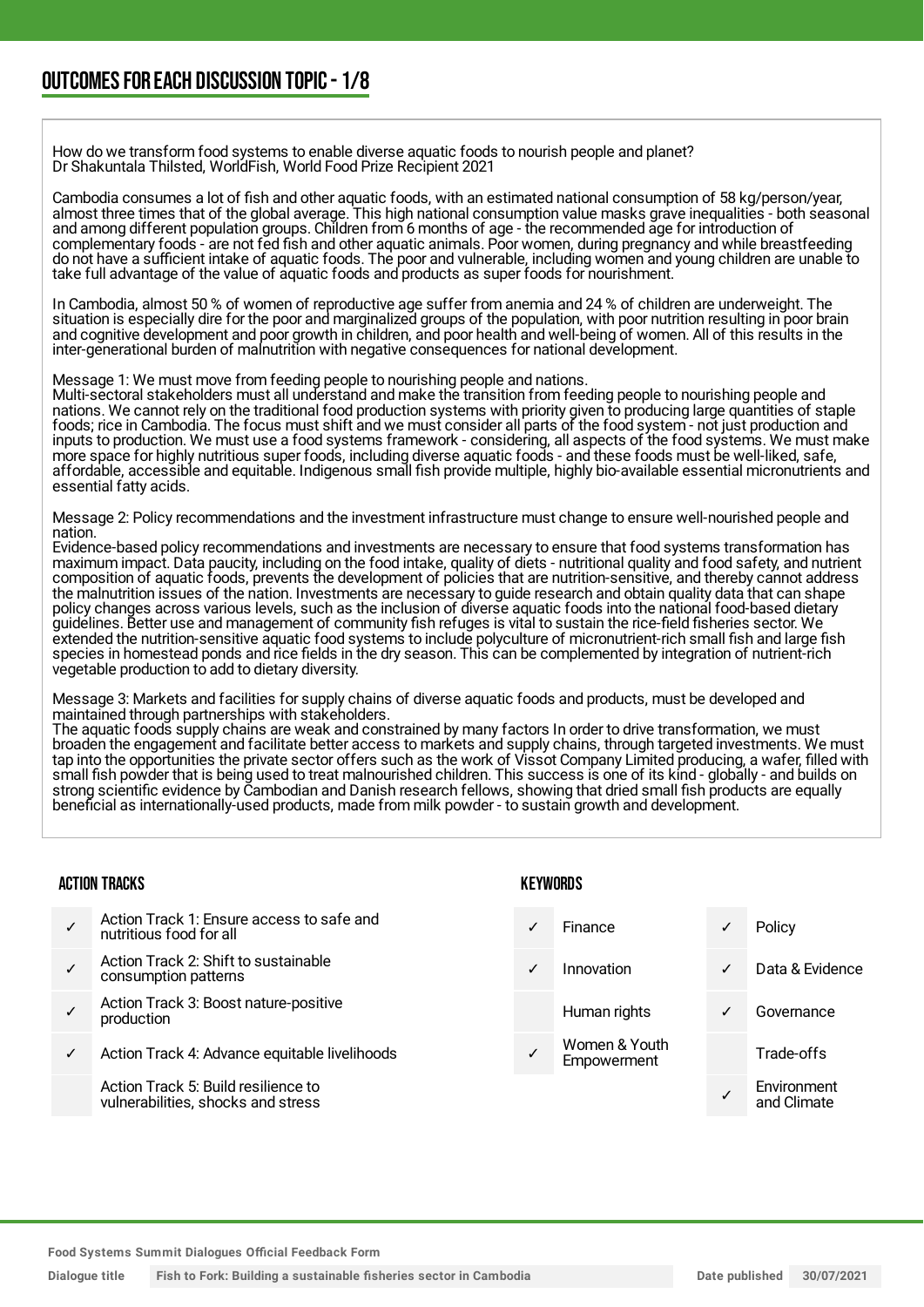Role of Fisheries in Enhancing Food and Nutrition Security Touch Bunthang and Poum Sotha, Fisheries Administration of the MAFF

How can the fisheries sector contribute to reduced malnutrition in Cambodia?

Fish production: secure/increase supply (fisheries management and conservation and aquaculture development).

Improve utilization and accessibility of fish from catch to consumption: Develop value chains for processed fish-based products targeted at children and women.

Increase the accessibility of diverse species of low value small-sized fish species at household level.

Preparation of recipes using a higher proportion of micronutrient-rich foods, i.e. fish;

Food preparation methods that preserve micronutrients: short cooking times, steaming, adding food to boiling water rather than cold water, and boiling rather than intensive frying.

Food eating habits and behavior changes (make use of local knowledge and perception on fish, incorporation of fish in the meal, distribution of fish in the family).

Eating parts of fish and other aquatic animals such as eyes, head, skin, and meat; and processed fish products that are rich in micronutrients such as iron, zinc calcium, vitamin B complex and Vitamin A with the aim of incorporating these species into cultural practices.

A communication strategy can be used to promote dietary behaviors changes that increase consumption of micronutrientrich fish species and foods of women and children.

#### Recommendations

Government should provide the legislation and commitment to an ecosystem approach to fisheries management for maintaining sustainable fisheries and protection key habitats and spawning areas

Policy-makers should consider to keep the Mekong mainstream clear of hydropower dams to preserve the integrity of the fisheries, protect spawning grounds, and protect food security

Dialogue should be maintained between LMB countries on mitigation transboundary impacts from water infrastructure development projects in both up-and downstream of Cambodia

Communities fisheries should be empower to manage and conserve fish at a local level and deal with illegal fishing practices and habitat destruction

Close monitoring and evaluation of the contribution of fisheries to national food security and nutrition should be carried out systematically to inform policies and decisions related to water management, land management, energy and food security Promote aquaculture development including research on aquaculture technique and improvement of fisheries value chains Promote nutritional education program in partnership with development partners such as the Council for Agricultural and Rural Development (CARD) and the National Maternal and Child Health Center and the National Nutrition Program on safe water, sanitation and hygiene aspects, cooking methods, food preparation and preservation, food eating habits and behaviors changes, in all Child and Maternal Nutrition programs.

#### ACTION TRACKS

- ✓ Action Track 1: Ensure access to safe and nutritious food for all
- ✓ Action Track 2: Shift to sustainable consumption patterns
- Action Track 3: Boost nature-positive production
- ✓ Action Track 4: Advance equitable livelihoods

Action Track 5: Build resilience to vulnerabilities, shocks and stress

| Finance                      | Policy                     |
|------------------------------|----------------------------|
| Innovation                   | Data & Evidence            |
| Human rights                 | Governance                 |
| Women & Youth<br>Empowerment | Trade-offs                 |
|                              | Environment<br>and Climate |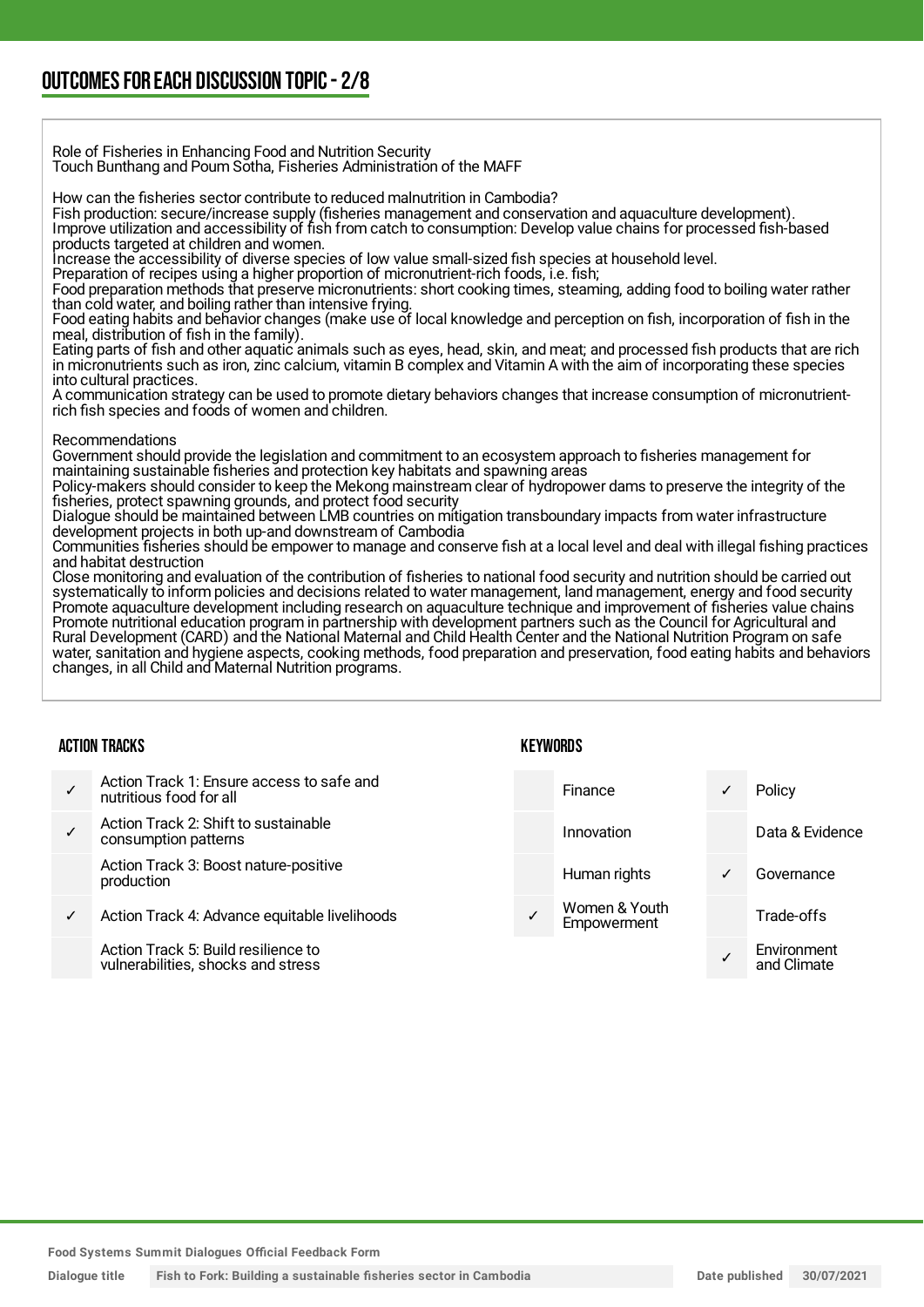### OUTCOMESFOR EACH DISCUSSION TOPIC- 3/8

Climate Change and Human Development Impacts on Cambodia Fisheries Mr. Thay Somony, Director, Department of Aquaculture Development, Fisheries Administration; Mr. Ouk Vibol Director of Fisheries Conservation, Fisheries Administration; Mr. Ing Try, Deputy Director General, Fisheries Administration

Potential impacts of Climate Change on Fisheries in Cambodia

Increased stratification and reduced mixing of waters, esp. lakes, reducing water quality (DO) and primary productivity and ultimately food supplies for fish species: Implications for Reduction in fish stocks and catch

Potential loss of species and alteration of species

Changes in timing and success of migrations, spawning and peak abundance: Potential loss of species or shift in composition for capture fisheries; Impacts on seed availability for aquaculture.

For aquaculture, altered culture species and possibly worsened losses to disease (and so higher operating costs) and possibly higher capital costs for aeration equipment or deeper ponds.

Higher temperatures destroy fisheries habitat: Coral Reef bleaching occurred from 40-99% in 2010 when water temperature increased up to 34% (optimum temperature for coral reef is 28-30oC).

Higher temperature leads to occurring drought and fire in the flooded area and to habitat loss.

Erosion and sedimentation leads to shallower waters (in case of 8 Great lake Fish Sanctuaries).

Higher or lower temperature would cause spawning productivity to fall.

Lower salinity caused by more rainfall in the wet season damages seagrass beds along the shoreline in Kampot Province.

#### HUMAN DEVELOPMENT IMPACTS ON FISHERIES

Population growth brings over-fishing, illegal fishing and habitat destruction.

Hydropower dams interfere with fish migration and spawning grounds. 77 to 88 dams expected in the Lower Mekong Basin by 2030 (ICEM). Only 16 existed in 2000 & 227 dams in operation or planned for Mekong Basin by 2030. The Tonle Sap Lake produces 60% of all Cambodia's capture fisheries and the Mekong provides approximately 57% of water for Tonle Sap Lake inter-connectivity is very important

NATIONAL EFFORTS ADDRESSING CLIMATE CHANGE AND BUILDING CLIMATE RESILIENCE IN FISHERIES Conservation of the fisheries resources and habitat restoration; Enhancement of fisheries productivity; Monitoring, control and surveillance (MCS) of the fishing activity; Support to Community Fisheries (CFis) & Community Fish Refuges (CFRs); Development of policies, management strategies, legislation; Research, to generate evidence for policy and legislation development and evaluation; Programme/projects addressing climate change in Fisheries, covering both adaptation and mitigation under Technical Working Group on Fisheries (TWGFi) and its various Sub-Groups.

#### ACTION TRACKS

✓

| Action Track 1: Ensure access to safe and<br>nutritious food for all      | Finance                      |   | Policy                     |
|---------------------------------------------------------------------------|------------------------------|---|----------------------------|
| Action Track 2: Shift to sustainable<br>consumption patterns              | Innovation                   |   | Data & Evidence            |
| Action Track 3: Boost nature-positive<br>production                       | Human rights                 | ✓ | Governance                 |
| Action Track 4: Advance equitable livelihoods                             | Women & Youth<br>Empowerment | ✓ | Trade-offs                 |
| Action Track 5: Build resilience to<br>vulnerabilities, shocks and stress |                              |   | Environment<br>and Climate |

**KEYWORDS** 

**Food Systems Summit Dialogues Official Feedback Form**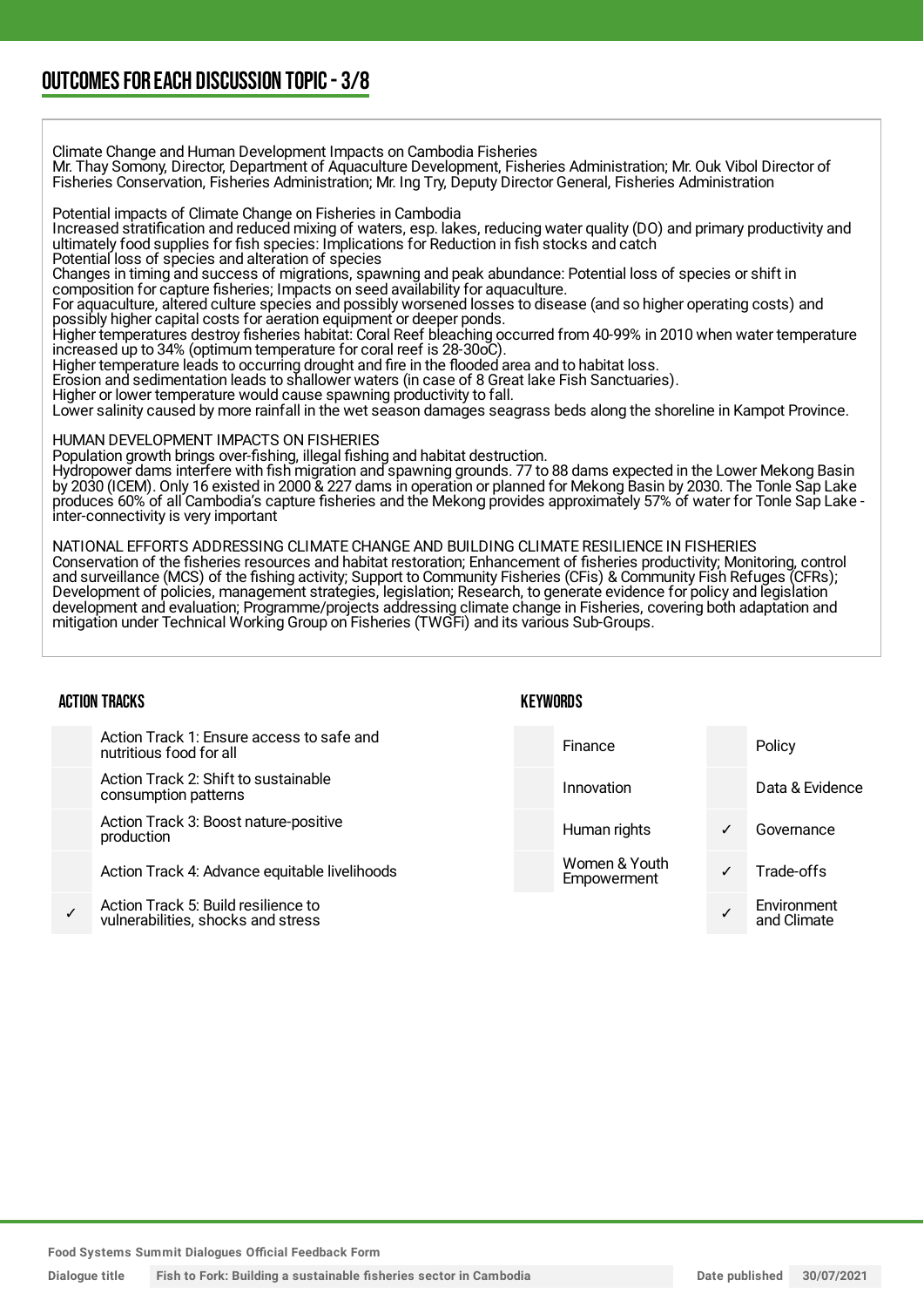### OUTCOMESFOR EACH DISCUSSION TOPIC- 4/8

Panel Discussion. Importance of the government enabling environment for development of the fisheries sector and key elements for the sustainability of the sector as a component of the food systems H.E. Dr Lim Song (Fisheries Administration)

Main mandate of the government is to ensure that laws, policies and regulations are aligned and respond to the current and future needs and to disseminate them to all stakeholders, specially to the communities that manage fisheries resources. All stakeholders need to be efficient in the implementation of the regulations to ensure fisheries resources are managed sustainably while enhancing food security and poverty alleviation.

#### KEY ELEMENTS FOR THE SUSTAINABILITY OF THE SECTOR

- Adequate management and conservation of capture fisheries, development of aquaculture sub-sector as well as safety and quality of fish products

- Enforcement of laws and regulations and coordination amongst stakeholder

- Climate change, increasing population, hydropower dam development, competition between water uses, destruction of fish habitats are key challenges for the sustainability of the sector.

- Close collaboration of government and private sector for aquaculture development. There is a need to increase demand for fisheries products from aquaculture.

- Capacity building to aquaculture producers on food safety and processing for adding value.

- Aquaculture will assist in meeting the demand for fish products but we cannot forget that capture fisheries are still very essential to food security and nutrition in Cambodia.

Fisheries sector is crucial to increase the livelihoods' resilience of Cambodian population.

#### ACTION TRACKS

|   | Action Track 1: Ensure access to safe and<br>nutritious food for all      | Finance                      | $\checkmark$ | Policy                     |
|---|---------------------------------------------------------------------------|------------------------------|--------------|----------------------------|
|   | Action Track 2: Shift to sustainable<br>consumption patterns              | Innovation                   |              | Data & Evidence            |
|   | Action Track 3: Boost nature-positive<br>production                       | Human rights                 | $\checkmark$ | Governance                 |
| ✓ | Action Track 4: Advance equitable livelihoods                             | Women & Youth<br>Empowerment |              | Trade-offs                 |
|   | Action Track 5: Build resilience to<br>vulnerabilities, shocks and stress |                              |              | Environment<br>and Climate |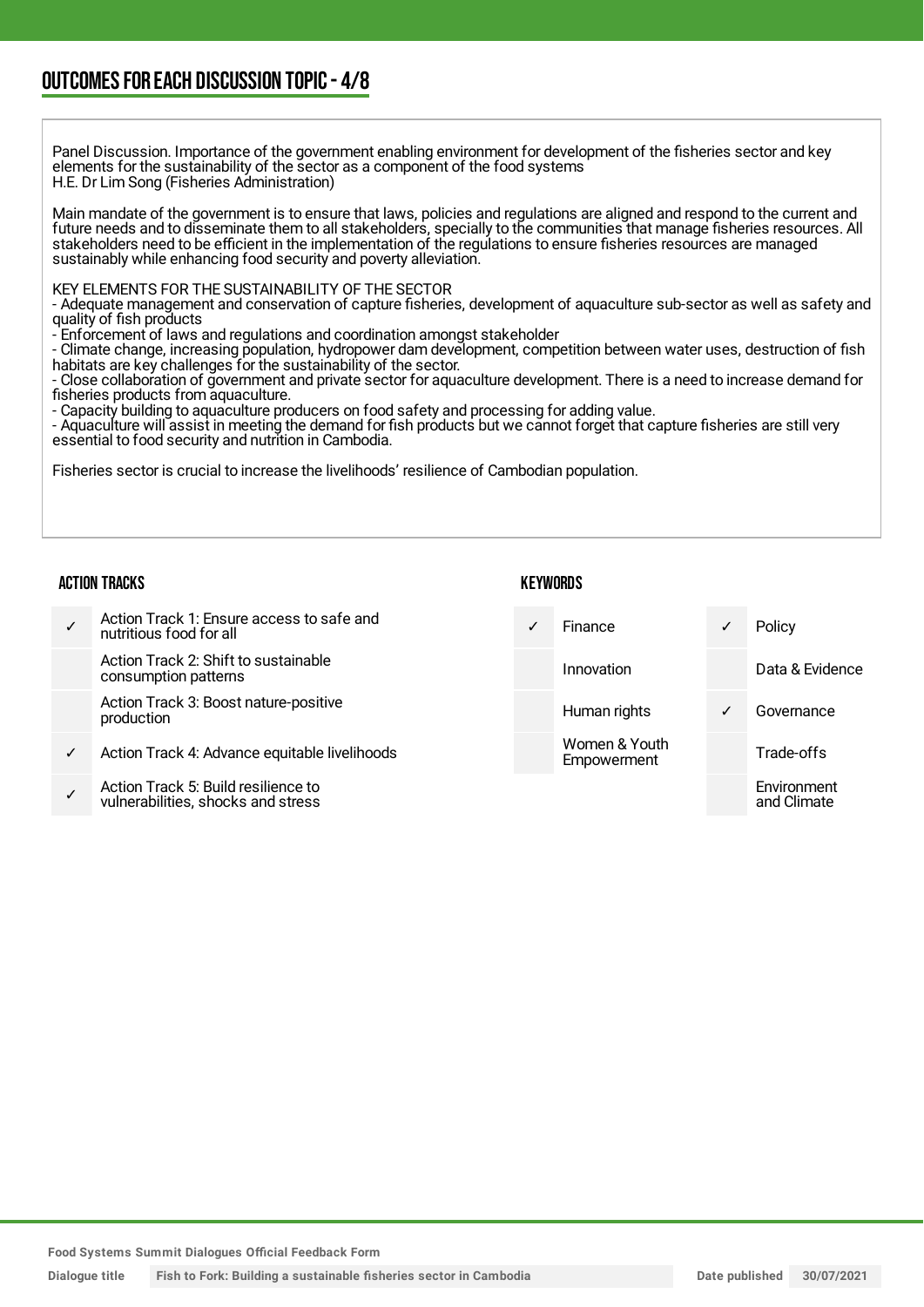### OUTCOMESFOR EACH DISCUSSION TOPIC- 5/8

Community Fisheries in supporting resilient fish systems Mr Mam Kosal, Community Fisheries specialist. WorldFish.

50% of Cambodian population is employed in a (at least) part-time basis in the fisheries sector.

Currently there are 470 Community Fisheries and 870 Community Fish refuge registered with MAFF.

Community fisheries play an important role in sustainability fisheries productivity. Some achievements are improved participation, regulation compliance, resource management and governance, habitat restoration, improved community nutrition and women participation and leadership.

Most climate and human induced impacts go beyond community management solution. However, there are measures that can be implemented at community level to cope with draught such as implementing microhabitat pond, manage forest fire, reducing fishing pressure by imposing stringent regulation on fishing in the community, switching or developing alternative livelihood.

Control access and use of water body should be delegated to the appropriate level of authority for better coordination. There is a need to enhance community ownership in managing fisheries to ensure everyone in the community is actively engaged in.

Community fisheries are currently dependent to external funding. To reduce this dependency some communities have developed eco-tourism activities to self-finance the cost of, for example patrolling which is high.

#### ACTION TRACKS

#### **KEYWORDS**

|   | Action Track 1: Ensure access to safe and<br>nutritious food for all     | <b>Finance</b>               | $\checkmark$ | Policy                     |
|---|--------------------------------------------------------------------------|------------------------------|--------------|----------------------------|
|   | Action Track 2: Shift to sustainable<br>consumption patterns             | Innovation                   |              | Data & Evidence            |
|   | Action Track 3: Boost nature-positive<br>production                      | Human rights                 | $\checkmark$ | Governance                 |
| ✓ | Action Track 4: Advance equitable livelihoods                            | Women & Youth<br>Empowerment |              | Trade-offs                 |
|   | Action Track 5: Build resilience to<br>vulnerabilities shocks and stress |                              |              | Environment<br>and Climate |

**Food Systems Summit Dialogues Official Feedback Form**

vulnerabilities, shocks and stress

**Dialogue title Fish to Fork: Building a sustainable fisheries sector in Cambodia Date published 30/07/2021**

and Climate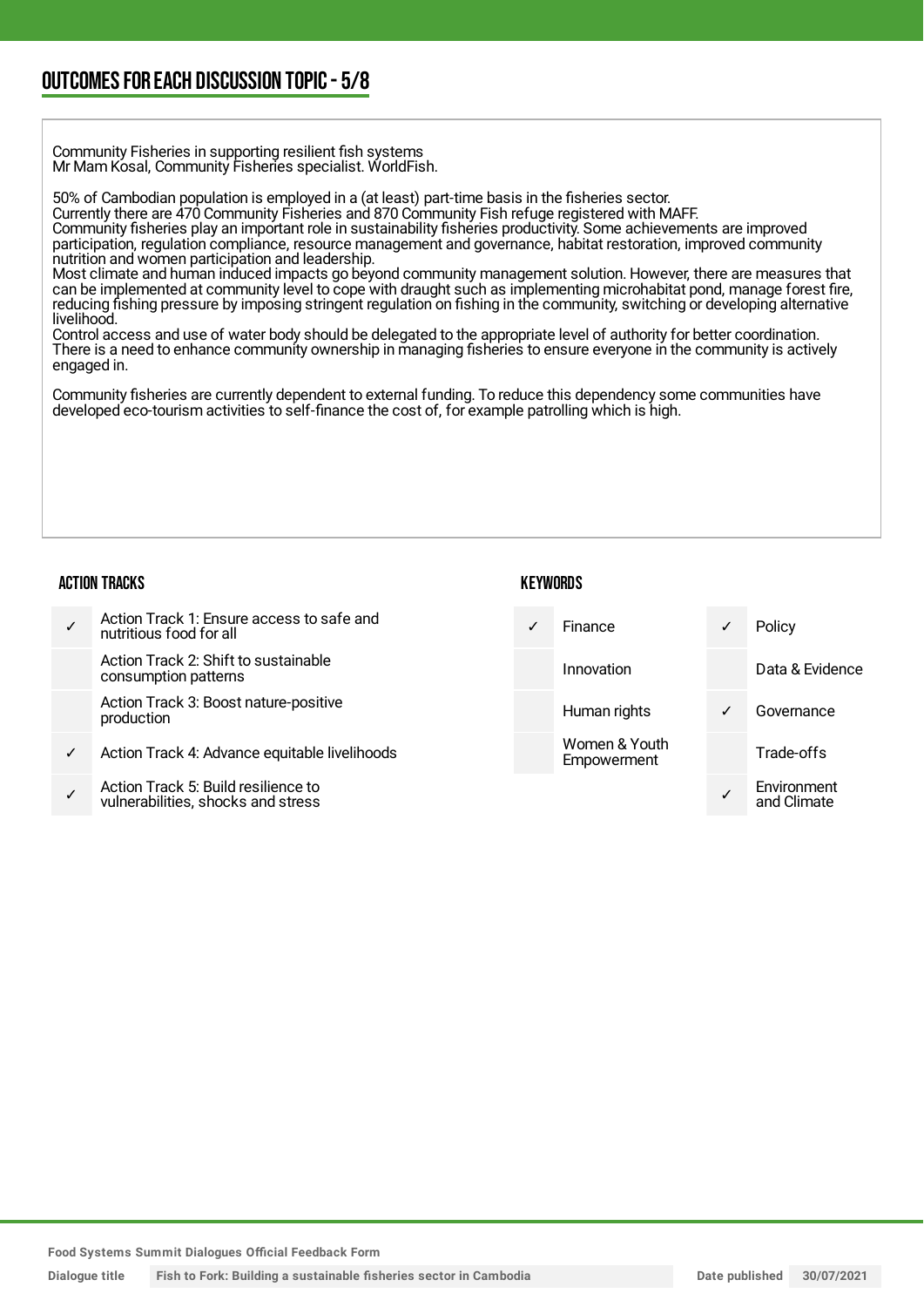Vision for the fisheries sector by 2030 from a gender perspective and addressing child labour in the sector. Ms Bettina Gatt. International Expert on Gender and Child Labour for the EU- FAO CAPFISH project

#### VISION

Cambodia has a centuries old tradition of catching, processing and cultivating freshwater fish, where women and men -ever since- fill distinct, but complementary roles.

In small-scale fisheries both, women and men play valuable roles throughout the whole fish value chain: starting from the pre-harvest preparation of fishing gears and boats, but also in the capture, as for example in the Tonle Sap lake, where women and men tend to fish together in boats; or women collecting snails or craps in rice fields or other aquatic animals and plants in the mangroves to feed their families and generate income by selling in the market. Women comprises up to 90% of the workforce in post-harvest activities, like smoking, fermenting or drying fish and selling the fish products in the markets: products like prahoc are of vital importance for many poor Cambodians during periods of low fresh fish availability, and key nutrients for their well-being.

Women are the unseen backbone of the fisheries sector, supporting local food security and ensuring that fish are processed and prepared for sale at regional and national markets. Yet, the fisheries sector tends to be defined as male-dominated. Lack of data gives rise to gender-blind policy-making or gender-blind program design, which in turn translates into inadequate funding for the spheres that women are concentrated in, like the post-harvest processing. Unfortunately, women are rarely chosen for leadership or managerial roles, meaning that they often do not have a voice in decisions, including the distribution of resources, like budget allocation, or fair working conditions.

Governments and other stakeholders should promote gender equality by recognizing the often invisible work and responsibilities women take on in the fisheries sector, acknowledging them as entrepreneurs and key actors in food systems, targeting women's needs through extension services, programmes and projects; and create the necessary conditions for women to fully realize their potential.

We have to acknowledge that women and men from small-scale fisheries are instrumental in making food systems more productive and sustainable by strengthening their meaningful participation in fisheries governance. Economy and productivity growth remain essential for better nutrition, but we need to adopt a systems approach to 'do not harm'

#### CHILD LABOUR

There is huge potential to reduce child labour in Cambodia as nearly 30% of its population is under 15 years old. However, 60% of children living in rural areas experience some kind of child labour in the agriculture sector, including in fisheries. This vicious cycle not only effects the healthy development of the children, but also the social and economic development of the whole country. We need to protect children from hazardous work in both in the private sector but also in family setting. To tackle child labour we need to:

• Addressing the underlying causes of child labour

• Build more knowledge on the subject

• Raise awareness on hazardous work in the fisheries sector

• Support the integration of child labour considerations in national policies, programs and projects and contribute to

compliance with these standards, in particular in newly emerging industries in the processing and the aquaculture sector • Vocational training for youth

• Strengthening fisheries management and governance to offer long-term solutions in multi-sectoral, multi-stakeholder and multi-level coordination and actions.

#### ACTION TRACKS

- ✓ Action Track 1: Ensure access to safe and nutritious food for all Action Track 2: Shift to sustainable consumption patterns Action Track 3: Boost nature-positive production
- ✓ Action Track 4: Advance equitable livelihoods

Action Track 5: Build resilience to vulnerabilities, shocks and stress

#### **KEYWORDS**



**Food Systems Summit Dialogues Official Feedback Form**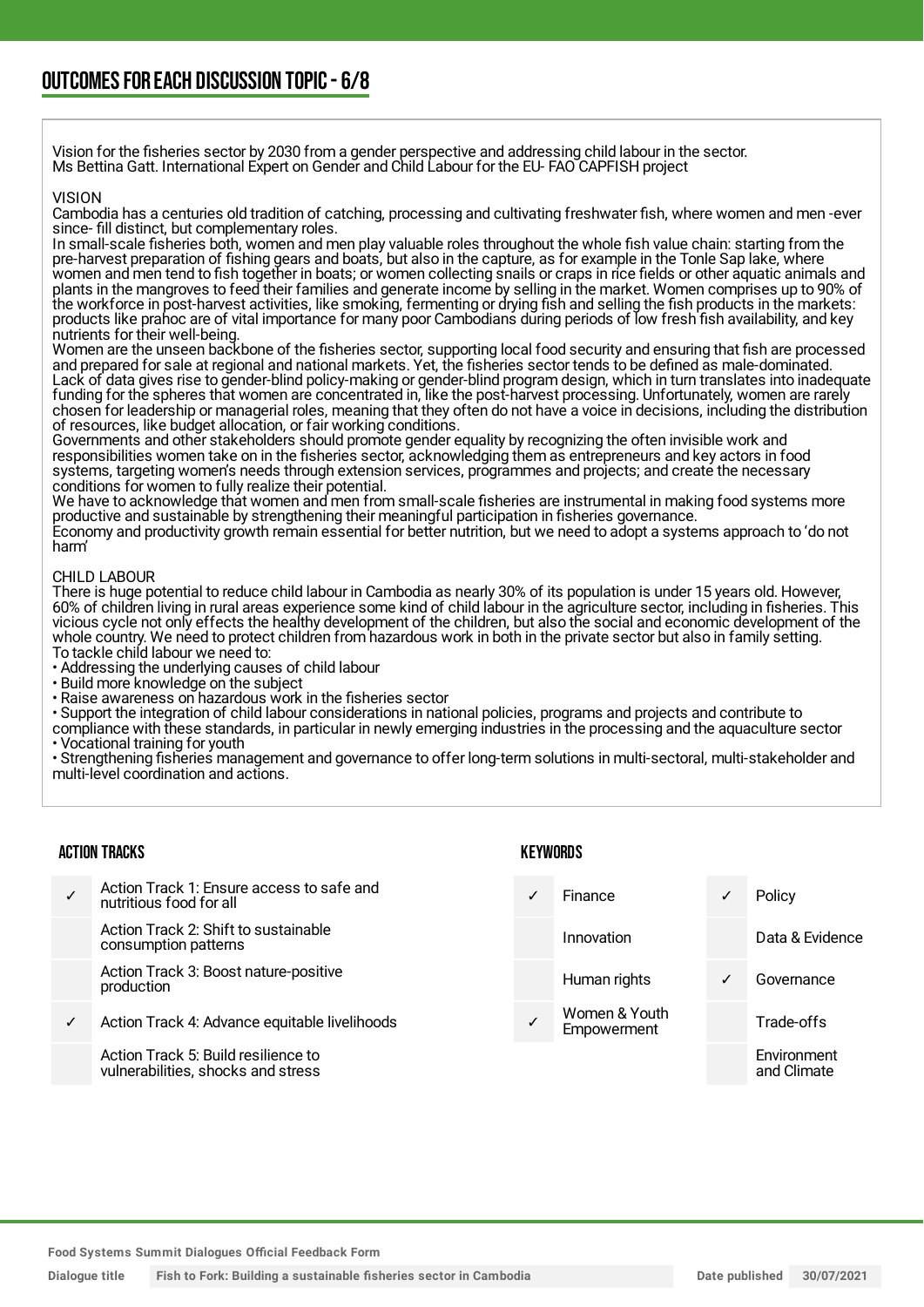#### Post-harvest value chain

Dr Shetty Seetharama Thombathu, Chief Technical Advisor, CAPFish - Capture Project for UNIDO

Post-harvest loses are significant in Cambodia even though there are no recent studies or data on this matter. Value chain infrastructure for transport and trading fish is really basic in Cambodia. Lack of cold chain. Food safety and quality controls are just starting. The regulatory framework is in place. There are several projects supporting capacity building to the government to make sure fish consumed is safe but this is in the initial stage. Processing is really important for domestic markets. The sector is currently looking at exporting to new markets, not only regional but also others such as the EU or Japan, so there is a need to transform reorganize the value chain to meet international standards.

MAIN CONSTRAINTS OF PRIVATE SECTOR IMPEDING THE SUSTAINABLE DEVELOPMENT OF POST-HARVEST FISHERIES SECTOR IN CAMBODIA

- Most of the private sector operators in the fisheries sector are family business.

- Poor infrastructure and poor technology in the post-harvest area. There is minimum added-value and products do not comply with any food safety standards

- Public infrastructure such as landing centers or ice factories are not enough which leads to high post-harvest losses. Recent studies show that post-harvest losses from landing to consumers are between 15% and 20%. That means losing 200 ton yearly.

- Poor access to finance. Most of the post-harvest operators are micro or small-scale with no access to public finance. - Value chain governance. Lack of influential leadership within the private sector. Lack of strong producers' association which can play a greater role in terms of advocacy.

- All these challenges are hindering the contribution that the sector could contribute to the economic development of the country.

PROMOTION OF POST-HARVEST DEVELOPMENT BY PRIVATE SECTOR. First steps

- Make Cambodian fish products competitive through improving practices, updating infrastructure, and adopting food safety systems (certification).

- Invest in operation and practices. Register business to have access to public support. Government has an important role in supporting private sector.

#### ACTION TRACKS

#### **KEYWORDS**

| Action Track 1: Ensure access to safe and                                 |            | <b>Finance</b>               |   | Policy                     |
|---------------------------------------------------------------------------|------------|------------------------------|---|----------------------------|
| nutritious food for all                                                   |            |                              |   |                            |
| Action Track 2: Shift to sustainable<br>consumption patterns              | $\sqrt{ }$ | Innovation                   |   | Data & Evidence            |
| Action Track 3: Boost nature-positive<br>production                       |            | Human rights                 | ✓ | Governance                 |
| Action Track 4: Advance equitable livelihoods                             |            | Women & Youth<br>Empowerment |   | Trade-offs                 |
| Action Track 5: Build resilience to<br>vulnerabilities, shocks and stress |            |                              |   | Environment<br>and Climate |

**Food Systems Summit Dialogues Official Feedback Form**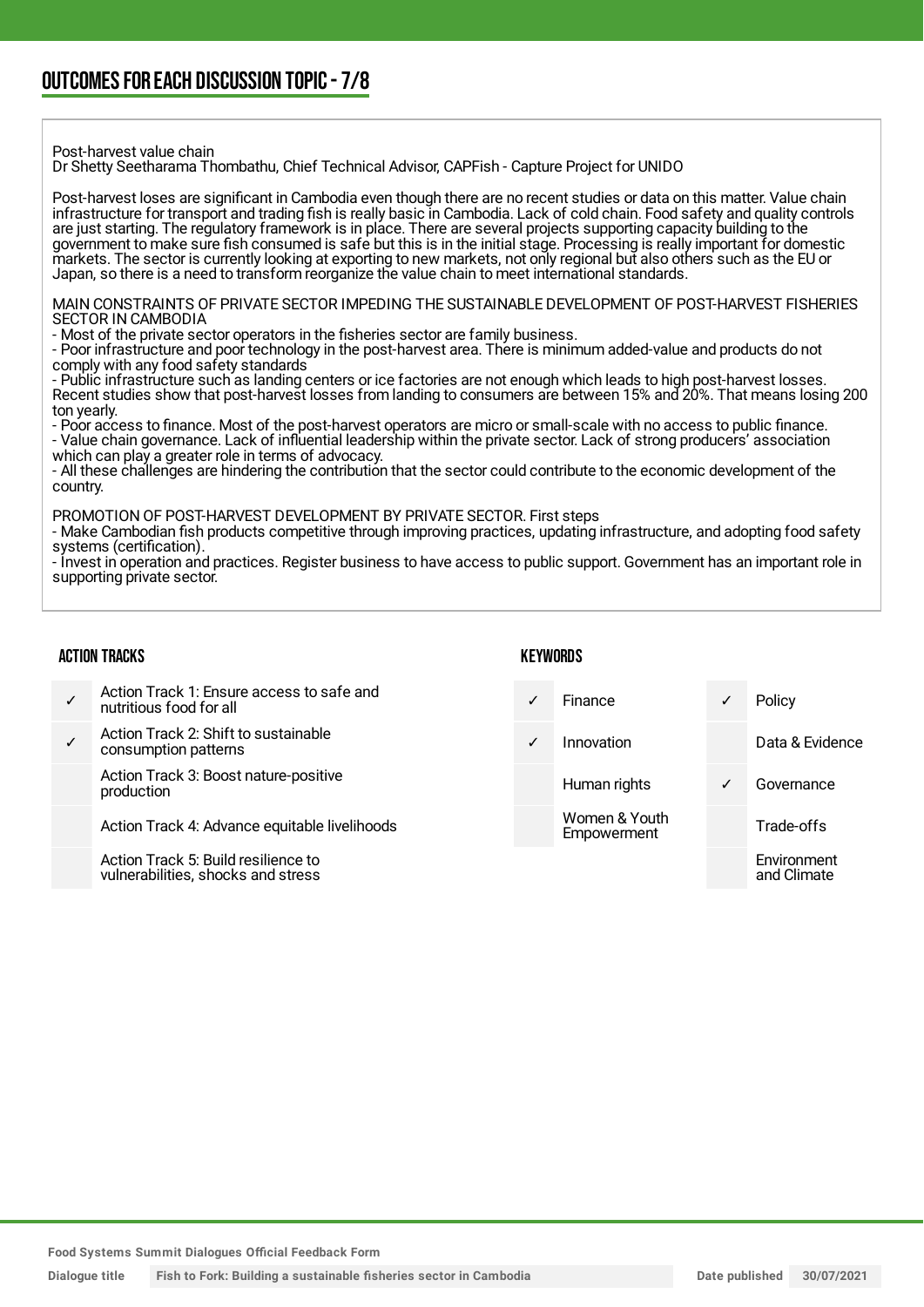Consumers' views

Mr Adolfo Ruiz, Technical Director, CAST-Cambodia.

CHARACTERISTICS OF FISH THAT ARE IMPORTANT FOR CONSUMERS IN CAMBODIA

- There are different niches that touch on different types of buyers

- Markets have to be differentiated between wet markets and modern markets. The latter is a growing segment in Cambodia

in the last 5-6 years which is attracting consumers who are sensitive to hygiene and safety

- Transparency of origin is important in both types of markets. Consumers want to know where fish is coming from. - Having a food safety certification

HOW TO IMPROVE TRANSPARENCY AND MAKE BETTER MARKET LINKAGES

- Creating bulletins, market price platforms, digitalization as it has been done in development for the las 20 years. However, besides data sharing, development project should be more intentional in creating market linkages between buyers and sellers in the field. Make different actors seat together to better understand what the markets needs are.

#### ACTION TRACKS

#### **KEYWORDS**

✓ Action Track 1: Ensure access to safe and nutritious food for all ✓ Action Track 2: Shift to sustainable consumption patterns Action Track 3: Boost nature-positive production Action Track 4: Advance equitable livelihoods Finance Policy Innovation ✓ Data & Evidence Human rights **v** Governance Women & Youth **Empowerment** Trade-offs Environment

Action Track 5: Build resilience to vulnerabilities, shocks and stress

**Food Systems Summit Dialogues Official Feedback Form**

**Dialogue title Fish to Fork: Building a sustainable fisheries sector in Cambodia Date published 30/07/2021**

and Climate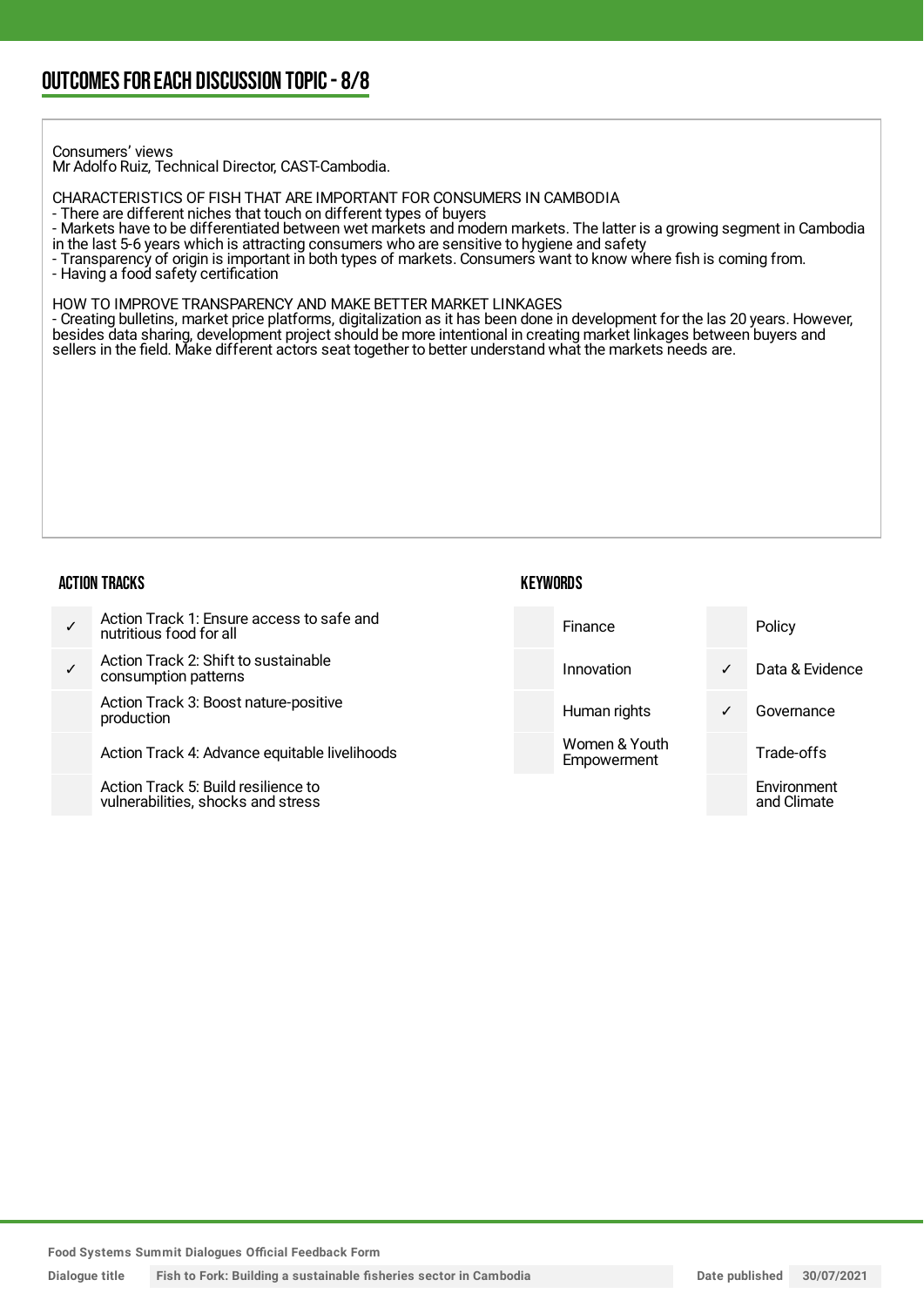### AREAS OF DIVERGENCE

Cambodia has a growing population and rising demand for aquatic foods. The major inland fishery of the Tonle Sap Lake has been converted from commercial to open access and community fisheries to provide a resource for the poor and for resource dependent communities around the lake. It will be increasingly difficult to meet the growing demand for aquatic foods, as capture fisheries are also subject to increasing environmental pressures. This places an increasing pressure for increased productivity of aquaculture and rice field fisheries. Growing environmental threats, posed by climate change and human interventions, especially the construction of hydropower dams in the Mekong Basin, all pose major problems for the future of Cambodia's fisheries. The trade-offs involved are often of an international nature and offer differing prospects for upstream and downstream nations, industries, communities and the environment. There are growing indications that the biodiversity, productivity and sustainability of major inland fisheries are threatened.

#### ACTION TRACKS

|   | Action Track 1: Ensure access to safe and<br>nutritious food for all      | <b>Finance</b>               | ✓            | Policy                     |
|---|---------------------------------------------------------------------------|------------------------------|--------------|----------------------------|
|   | Action Track 2: Shift to sustainable<br>consumption patterns              | Innovation                   | $\checkmark$ | Data & Evidence            |
|   | Action Track 3: Boost nature-positive<br>production                       | Human rights                 | ✓            | Governance                 |
| ✓ | Action Track 4: Advance equitable livelihoods                             | Women & Youth<br>Empowerment |              | Trade-offs                 |
| ✓ | Action Track 5: Build resilience to<br>vulnerabilities, shocks and stress |                              |              | Environment<br>and Climate |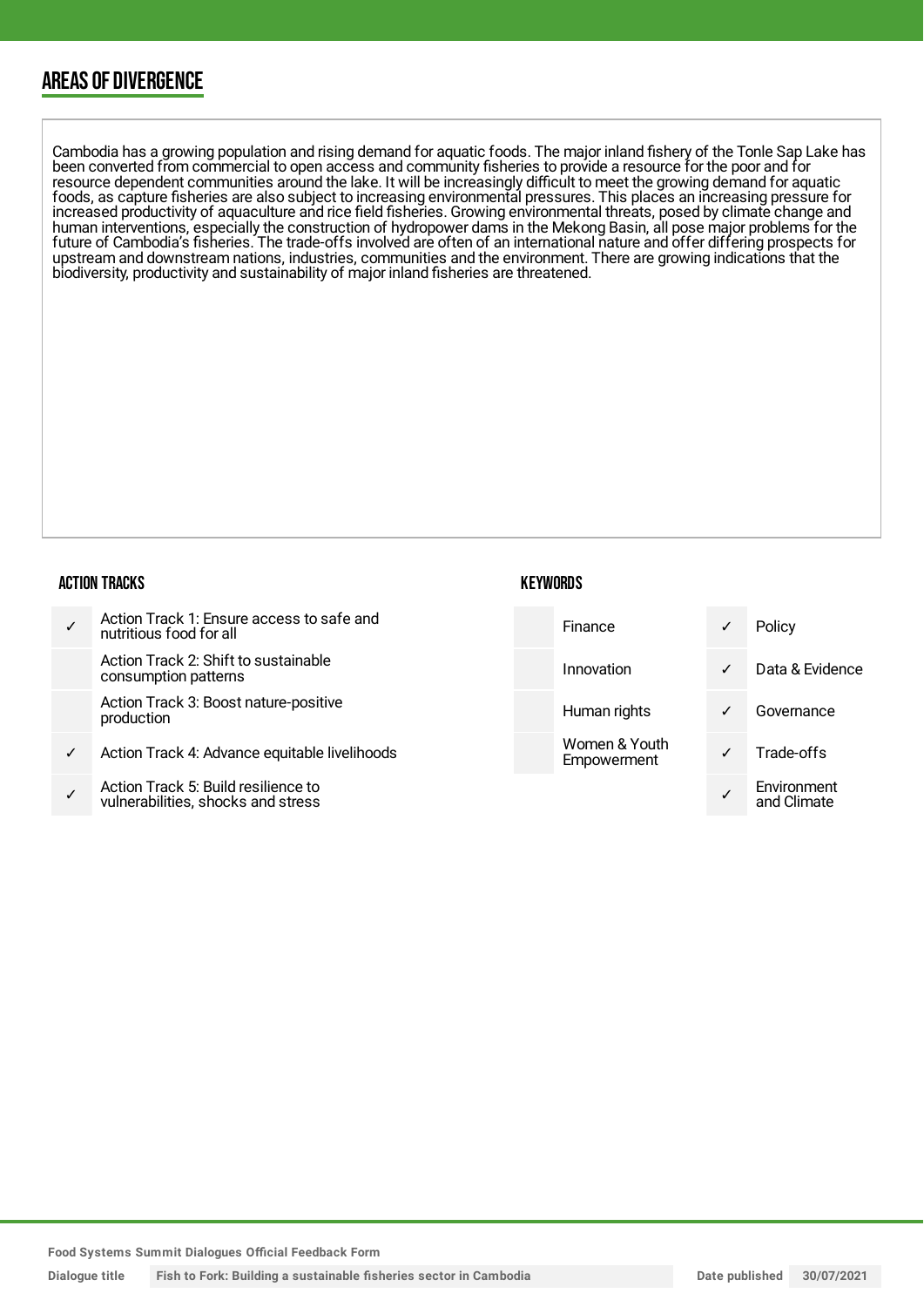## **ATTACHMENTS AND RELEVANT LINKS**

#### **ATTACHMENTS**

- **Remarks by Mr Antonio Schiavone, FAOR a.i.**  $\bullet$ <https://summitdialogues.org/wp-content/uploads/2021/05/Antonio-Schiavone-Fish-to-Fork.docx>
- **Speech by HE Sok Silo, National Convenor (Khmer version)** <https://summitdialogues.org/wp-content/uploads/2021/05/HE-Silo-speech-fish-to-fork.pdf>
- **Remarks by Dr Shakuntala Thilsted, WorldFish.**  $\bullet$ [https://summitdialogues.org/wp-content/uploads/2021/05/SHT-Aquatic-foods-for-Nourishing-People-Nations-and-Planet.do](https://summitdialogues.org/wp-content/uploads/2021/05/SHT-Aquatic-foods-for-Nourishing-People-Nations-and-Planet.docx) cx

#### RELEVANT LINKS

**Interview with Dr Shakuntala Thilsted, 2021 World Food Prize Laureate**  $\bullet$ [https://video.search.yahoo.com/search/video?fr=mcafee&ei=UTF-8&p=Dr+Shakuntala+Thilsted&type=E211US1263G0#id=4](https://video.search.yahoo.com/search/video?fr=mcafee&ei=UTF-8&p=Dr+Shakuntala+Thilsted&type=E211US1263G0#id=4&vid=35069c3db2603b2a745136cb15b16877&action=view) &vid=35069c3db2603b2a745136cb15b16877&action=view